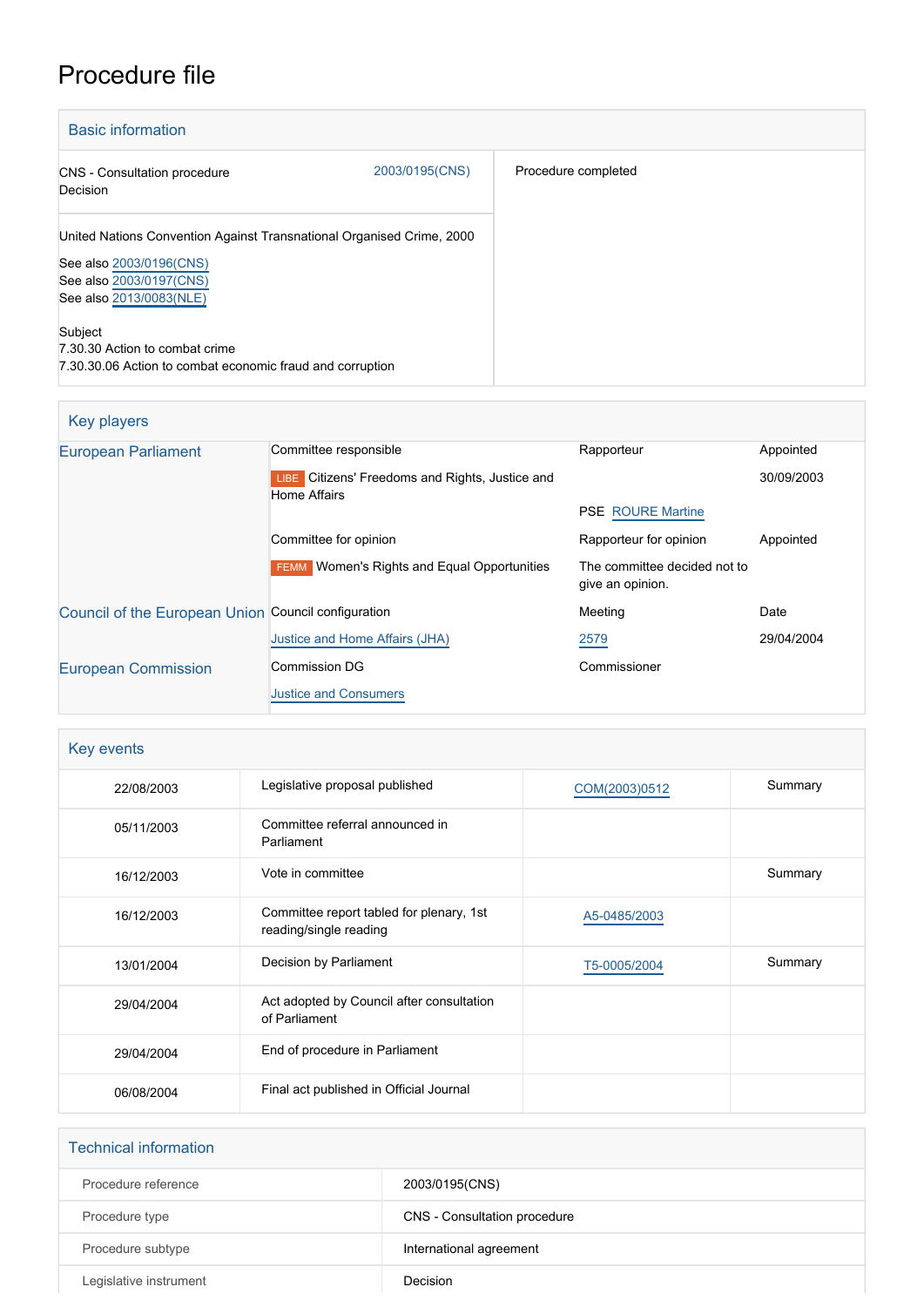|                            | See also 2003/0196(CNS)                                                                                                                           |
|----------------------------|---------------------------------------------------------------------------------------------------------------------------------------------------|
|                            | See also 2003/0197(CNS)                                                                                                                           |
|                            | See also 2013/0083(NLE)                                                                                                                           |
| Legal basis                | EC Treaty (after Amsterdam) EC 095; EC Treaty (after Amsterdam) EC 057;<br>EC Treaty (after Amsterdam) EC 135; EC Treaty (after Amsterdam) EC 047 |
| Stage reached in procedure | Procedure completed                                                                                                                               |

#### Documentation gateway

| Legislative proposal                                               | COM(2003)0512                                          | 22/08/2003 | EC | Summary |
|--------------------------------------------------------------------|--------------------------------------------------------|------------|----|---------|
| Committee draft report                                             | PE329.938                                              | 18/11/2003 | EP |         |
| Committee report tabled for plenary, 1st<br>reading/single reading | A5-0485/2003                                           | 16/12/2003 | EP |         |
| Text adopted by Parliament, 1st reading/single<br>reading          | T5-0005/2004<br>OJ C 092 16.04.2004, p.<br>0018-0074 E | 13/01/2004 | EP | Summary |

#### Additional information

European Commission **[EUR-Lex](http://ec.europa.eu/prelex/liste_resultats.cfm?CL=en&ReqId=0&DocType=CNS&DocYear=2003&DocNum=0195)** 

#### Final act

 [Decision 2004/579](https://eur-lex.europa.eu/smartapi/cgi/sga_doc?smartapi!celexplus!prod!CELEXnumdoc&lg=EN&numdoc=32004D0579) [OJ L 261 06.08.2004, p. 0069-0115](https://eur-lex.europa.eu/legal-content/EN/TXT/?uri=OJ:L:2004:261:TOC) Summary

# United Nations Convention Against Transnational Organised Crime, 2000

PURPOSE : to conclude, on behalf of the EC, the UN Convention Against Transnational Organised Crime. CONTENT : In its Resolution 53/111 of 9 December 1998, the United Nations' General Assembly (UNGA) decided to establish a committee charged with elaborating a Convention against transnational organised crime (UNTOC), supplemented by three Protocols: - to prevent, suppress and punish trafficking in persons, especially women and children (Trafficking Protocol); - against the smuggling of migrants by land, air and sea (Smuggling Protocol); against the illicit manufacturing of and trafficking in firearms, their parts and components and ammunition (Firearms Protocol). The UNGA adopted UNTOC, and the Trafficking and Firearm Protocols on 15 November 2004 and opened them for signature. Negotiations on the Firearms Protocol lasted six months longer (until May 2001) and it was adopted by the UNGA. On 12 December 2000, the EC signed three instruments in Palermo, along with all EU Member States. The Firearms Protocol was signed by the EC on 16 January 2002. UNTOC enters into force on 29 September 2003. The three Protocols supplementing the UNTOC have not yet entered into force. They each require ratification by at least 40 States. A regional economic integration organisation cannot ratify the UNTOC (or a Protocol) before at least one of its Member States has already done so. Of the 15 EU Member States, Spain (on 1 March 2002) and France (on 29 October 2002) have already deposited a document of ratification for the UNTOC and the Smuggling and Trafficking Protocols with the UN Secretariat General; the other Member States are still in the process of ratification. Draft Council Decisions on the conclusion of the Smuggling Protocol (CNS/2003/0196) and the Trafficking Protocol (CNS/2003/0197) are submitted in parallel with this. The UNTOC is the first global instrument on the fight against transnational organised crime. It sets a very useful multilateral framework and a variety of important minimum standards for all participating States. Consequently, the EC has a high interest in seeing it enter into force as soon as possible. Completing the process of ratification by the EC sends a clear signal that the Community is committed to the aims of this instrument. The proposal for a Council Decision constitutes the legal instrument for the conclusion of the UNTOC by the European Community, the legal basis for which can be found in Articles 47, 55, 95, 135, 179 and 280 in conjunction with Article 300 TEC. The text of the UNTOC appears in Annex I. ?

# United Nations Convention Against Transnational Organised Crime, 2000

The European Parliament adopted a resolution drafted by Martine ROURE (PES, France) and approved the conclusion of the Agreement.?

# United Nations Convention Against Transnational Organised Crime, 2000

PURPOSE: Conclusion on behalf of the European Community the United Nations Convention against organised transnational crime.